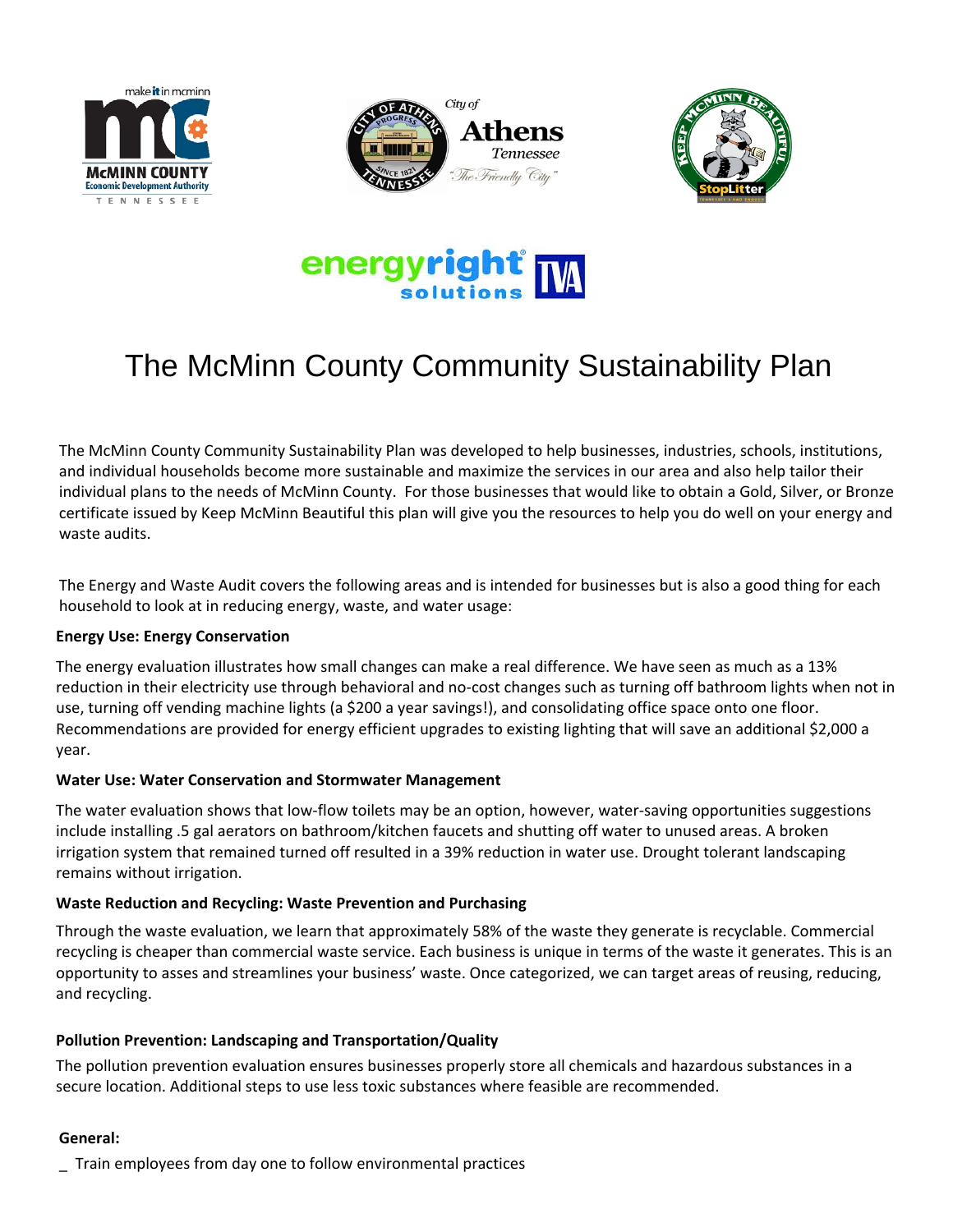- \_ Provide employees with written materials (via email)
- \_ Advertise accomplishments through press releases
- \_ Encourage other area businesses to Go Green
- \_ Participate in local green events: i.e. tree plantings, cleanups, etc.

#### **Waste Prevention:**

- \_ Do waste audit attached to this form to find problems or ways to recycle
- Reduce copying through use of electronic communication
- \_ Have your printers default to 2 sided copying
- \_ Use marketing materials that require no envelope
- \_ Collect email addresses as an alternative to "snail mail"
- \_ Recycle food waste either by composting, pig farmers or special collection
- Use concentrated cleaning products
- \_ Use reusable towels, napkins, table cloths
- \_ Use large soap dispensers instead of individual ones
- \_ Use bulk condiments instead of individual (sugar packets, creamers, etc.)
- \_ Collect ink jet cartridges and cell phones for recycling
- \_ Repurpose office furniture and supplies
- \_ Donate unneeded, good usable items to non‐profit organizations

#### **Purchasing:**

- \_\_ Purchase paper that is at least 30% post‐consumer
- \_\_ Use 100% recycled paper whenever possible
- \_\_ Buy in bulk whenever possible
- \_\_ Purchase locally or American made whenever possible
- \_\_Purchase green, safe cleaning supplies
- \_\_Purchase toilet tissue and paper towels made from 100% recycled paper
- \_\_ Purchase reusable rather than disposable products

## **Energy Conservation:**

- \_\_ Have an Energy Audit of your building by TVA
- \_\_ Turn off lights and electronic equipment when not in use
- \_\_ Installed motion sensors and lighting controls
- \_\_ Installed programmable thermostats to control heating and cooling
- \_\_ Insulated hot water heaters and water pipes
- Purchase Energy Star equipment and appliances
- \_\_ Check and repair leaks around windows and doors
- \_\_ Replaced fluorescent tubes with energy efficient fixtures
- \_\_ Replaced incandescent bulbs with CFLs or better yet, LEDs
- \_\_ Installed energy efficient windows
- \_\_Installed solar panels
- \_\_ External Shading
- \_\_ Install White or light colored roof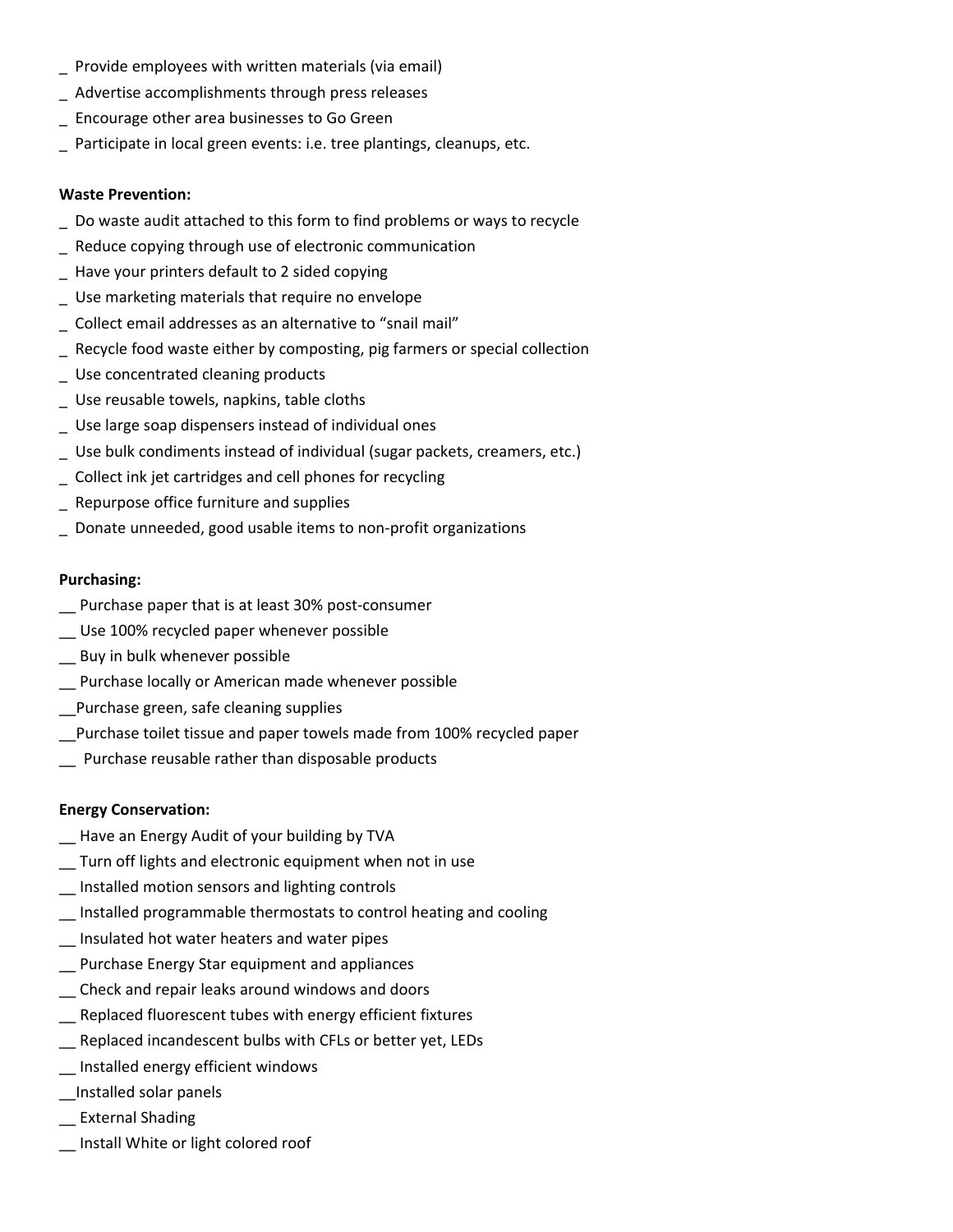#### **Water Conservation:**

- \_ Check water bill for indications of leaks
- \_ Check for plumbing leaks and repair immediately
- \_ Clean outdoor areas with a broom, not water to avoid runoff
- \_ Do not allow litter to accumulate
- \_ Install energy efficient toilets
- \_ Install waterless urinals
- \_ Install high efficiency faucet aerators
- \_ Install reminder signs in restrooms to conserve water
- \_ Change window cleaning schedule to "as needed"

#### **Stormwater Management:**

- \_ Check company vehicles for oil leaks
- \_ Distribute educational material on stormwater pollution prevention to employees
- \_ Keep dumpster area clean
- \_ If there is an outdoor smoking area, provide butt containers
- \_ Inspect Detention/Retention ponds regularly and maintain

#### **Landscaping:**

- \_ Test irrigation system regularly to ensure proper coverage
- \_ Installed a smart metering system
- \_ Replace grass areas with water‐efficient Native shrubs
- \_ Use natural mulches to increase water retention and prevent erosion
- \_ Remove weeds by hand….do not use herbicides
- \_ Use permeable paving
- \_ Installed a rain barrel or cistern to collect water for supplemental irrigation
- \_ Installed a rain garden in an area where runoff occurs
- \_ Do not use chemical fertilizers

## **Transportation/Air Quality:**

- \_ Replace company vehicles with energy efficient vehicles
- \_ Maintain fleet efficiency through regular maintenance schedules
- \_ Institute a no idling policy on your business property
- \_ Utilize email, teleconferencing, and video conferencing to avoid unnecessary travel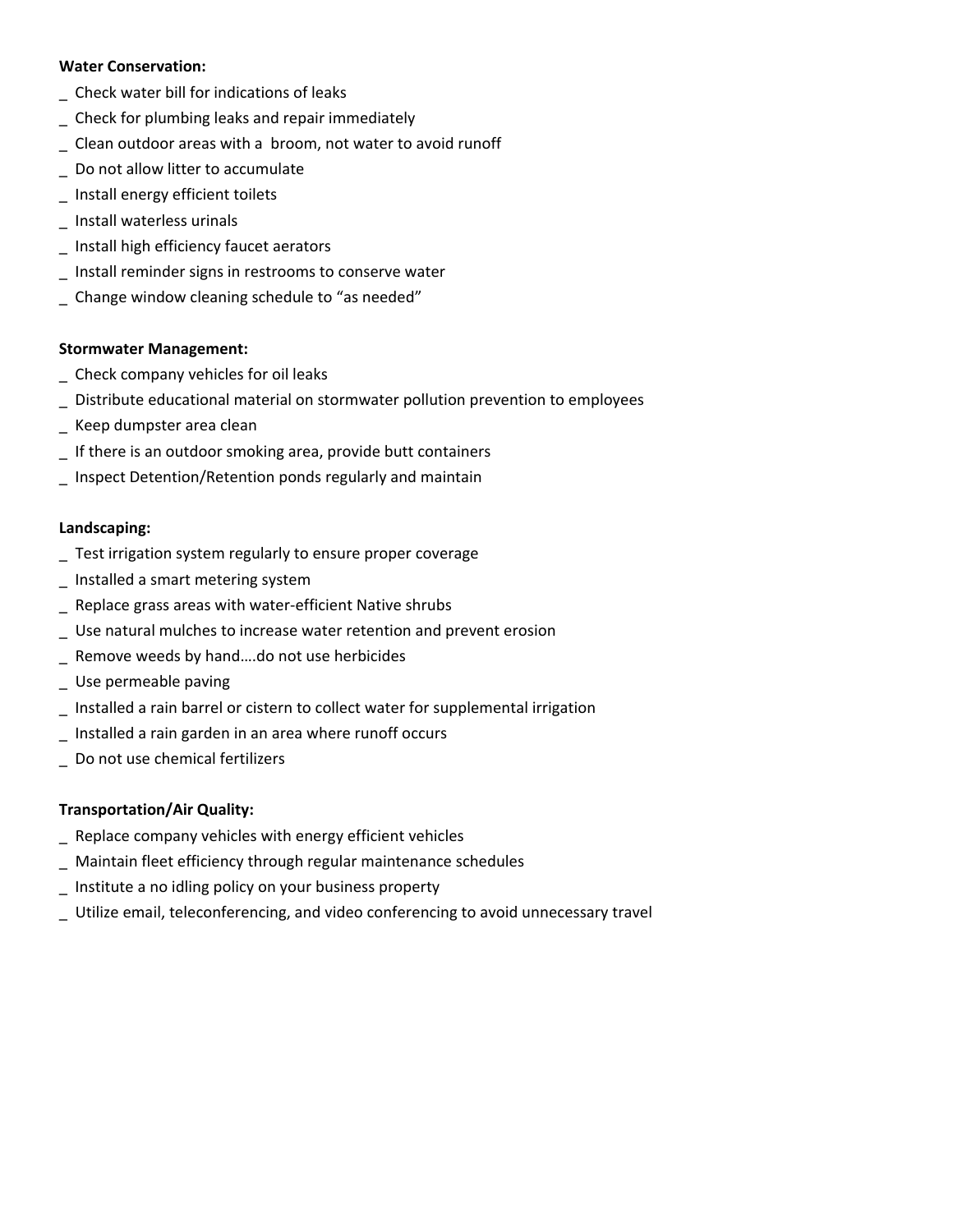### Waste Audit:

| Waste product/material | <b>Estimated</b><br>weight<br>generated<br>(lbs/week) | Weeks<br>per<br>Year | <b>Estimated</b><br>annual<br>weight<br>(lbs/year) | <b>Source of Waste</b> | <b>Current Waste</b><br>Reduction<br><b>Activities</b> | <b>Estimated</b><br>weight reduced<br>(lbs/week) | Weeks<br>per<br>Year | <b>Estimated</b><br>annual weight<br>reduced<br>(lbs/year) | <b>Waste Reduction</b><br><b>Opportunities</b> |
|------------------------|-------------------------------------------------------|----------------------|----------------------------------------------------|------------------------|--------------------------------------------------------|--------------------------------------------------|----------------------|------------------------------------------------------------|------------------------------------------------|
|                        |                                                       | 52                   | ſ                                                  |                        |                                                        | $\theta$                                         | 52                   | $\theta$                                                   |                                                |
|                        |                                                       | 52                   | n                                                  |                        |                                                        | $\Omega$                                         | 52                   | $\sqrt{ }$                                                 |                                                |
|                        |                                                       | 52                   | $\Omega$                                           |                        |                                                        | $\theta$                                         | 52                   | $\theta$                                                   |                                                |
|                        |                                                       | 52                   |                                                    |                        |                                                        | $\Omega$                                         | 52                   | $\sqrt{ }$                                                 |                                                |
|                        |                                                       | 52                   |                                                    |                        |                                                        | $\Omega$                                         | 52                   | $\theta$                                                   |                                                |
|                        |                                                       | 52                   |                                                    |                        |                                                        |                                                  | 52                   | $\sqrt{ }$                                                 |                                                |
|                        |                                                       | 52                   |                                                    |                        |                                                        |                                                  | 52                   | $\theta$                                                   |                                                |
|                        |                                                       | 52                   |                                                    |                        |                                                        | $\theta$                                         | 52                   | $\theta$                                                   |                                                |
|                        |                                                       | 52                   |                                                    |                        |                                                        |                                                  | 52                   | $\theta$                                                   |                                                |
|                        |                                                       | 52                   |                                                    |                        |                                                        | $\theta$                                         | 52                   | $\theta$                                                   |                                                |
|                        |                                                       | 52                   | በ                                                  |                        |                                                        | $\Omega$                                         | 52                   | $\theta$                                                   |                                                |
|                        |                                                       | 52                   | $\sqrt{ }$                                         |                        |                                                        |                                                  | 52                   | $\theta$                                                   |                                                |
|                        |                                                       | $52\,$               | $\sqrt{ }$                                         |                        |                                                        | $\Omega$                                         | 52                   | $\sqrt{ }$                                                 |                                                |
|                        |                                                       | 52                   | $\Omega$                                           |                        |                                                        | $\Omega$                                         | 52                   | $\theta$                                                   |                                                |
|                        |                                                       | 52                   |                                                    |                        |                                                        |                                                  | 52                   | $\sqrt{ }$                                                 |                                                |
|                        |                                                       | Total:               |                                                    | $0$  lbs               |                                                        |                                                  | Total:               |                                                            | $0$ lbs                                        |

## **Sustainable Transportation and Mobility in McMinn County‐**

Automobile is the preferred method for most citizens and businesses in McMinn County, but the multi‐modal infrastructure is growing every year and new modes of transportation are becoming increasingly available. Automobiles are the least sustainable method of transportation, but below is a check list that businesses, and individuals can go through to make sure they are the most sustainable.

\_\_ Eliminate unnecessary Trips by making a list of all your trips in a week and find ways to reduce your trips.

\_\_ Buy local. See if you can purchase some goods closer to home than further away. This is also good for our local economy.

- \_\_ Use car pools to work, church, and social activities
- Buy alternative fuel vehicles or vehicles with Higher MPG to reduce fuel consumption
- Find ways to reduce trips by walking and use your local sidewalks and bikeways.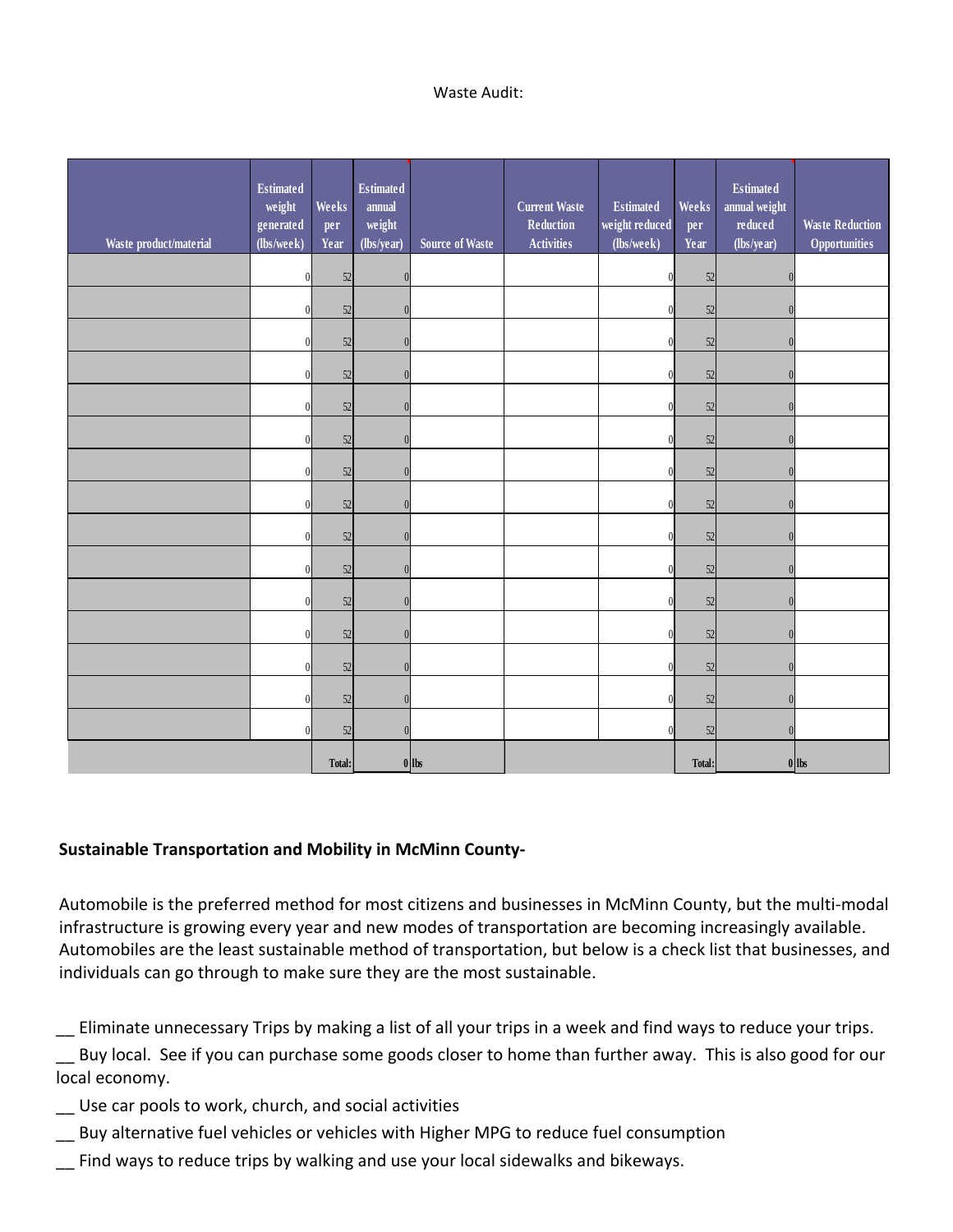\_\_ Bicycle

\_\_ Use mass transit when available. Currently SETHRA routes are increasing in our area. Call 423 745‐8095

\_\_ When driving we all try and find the closest parking space to our destination, but taking a few minutes to park further away and walk the last few blocks often saves fuel, reduces congestion in popular places, and increases our health. 4

## 74 **Sustainable Waste Handling in McMinn County‐**

McMinn County is blessed with various ways of reducing our waste and in recycling waste. Each household and business should explore all avenues of waste reduction, reuse, and recycling before landfilling. The Waste Audit above was tailored for most Industries, but homeowners should also look at the items below when developing a Sustainable Waste Handling Plan for their home or small business.

\_\_ Over 80% of what we throw away is recyclable at the Recycling Center located at 118 Rocky Mount Road in Athens, TN and you should bring the following items to that Center including motor oils, cooking oils, antifreeze, electronics, metals, aluminum cans, plastic containers, paper, cardboard, glass bottles, and batteries.

Reduce waste by buying smart. Look at reducing packaging by buying items that are in bulk or require less packaging.

Use reusable bags instead of relying on the plastic or paper bags supplied by stores.

\_\_ Grow your own. To learn more about Community Gardens, square foot gardening please contact the McMinn County Garden Board through the YMCA at 423 745‐4904

\_\_ Safely Store Hazardous Waste and take to the yearly Household Hazardous Waste Events held through the State. http://www.tn.gov/environment/solid‐waste/docs/hazcoll.pdf

\_\_ Avoid cutting grass too short so that clippings can be left in place. If you have extra clippings compost and use for fertilizer.

\_\_Avoid using pesticides, herbicides and chemical fertilizers, but if you must store correctly, use correctly, and dispose of unused products at the Household Hazardous Waste Event.

\_\_\_ Compost leaves, food waste, and other organic matter instead of throwing away. If you live in Athens and use the leaf collection service it is composted for you and available for use by going to Public Works with a pick up or trailer on Fridays between 2:45 p.m. and 3:15 p.m.

Never mow grass into a street, but always back toward the yard to avoid them going down the drain and polluting the streams.

## **Sustainable Storm water Practices in McMinn County‐**

If you live on a creek avoid mowing right up to the bank and try and keep a natural buffer of at least 50 feet so that the trees and vegetation can grow to hold in soils and provide shade to streams to keep them cool. The colder the water the higher the oxygen levels. The same buffers should be maintained around wetlands.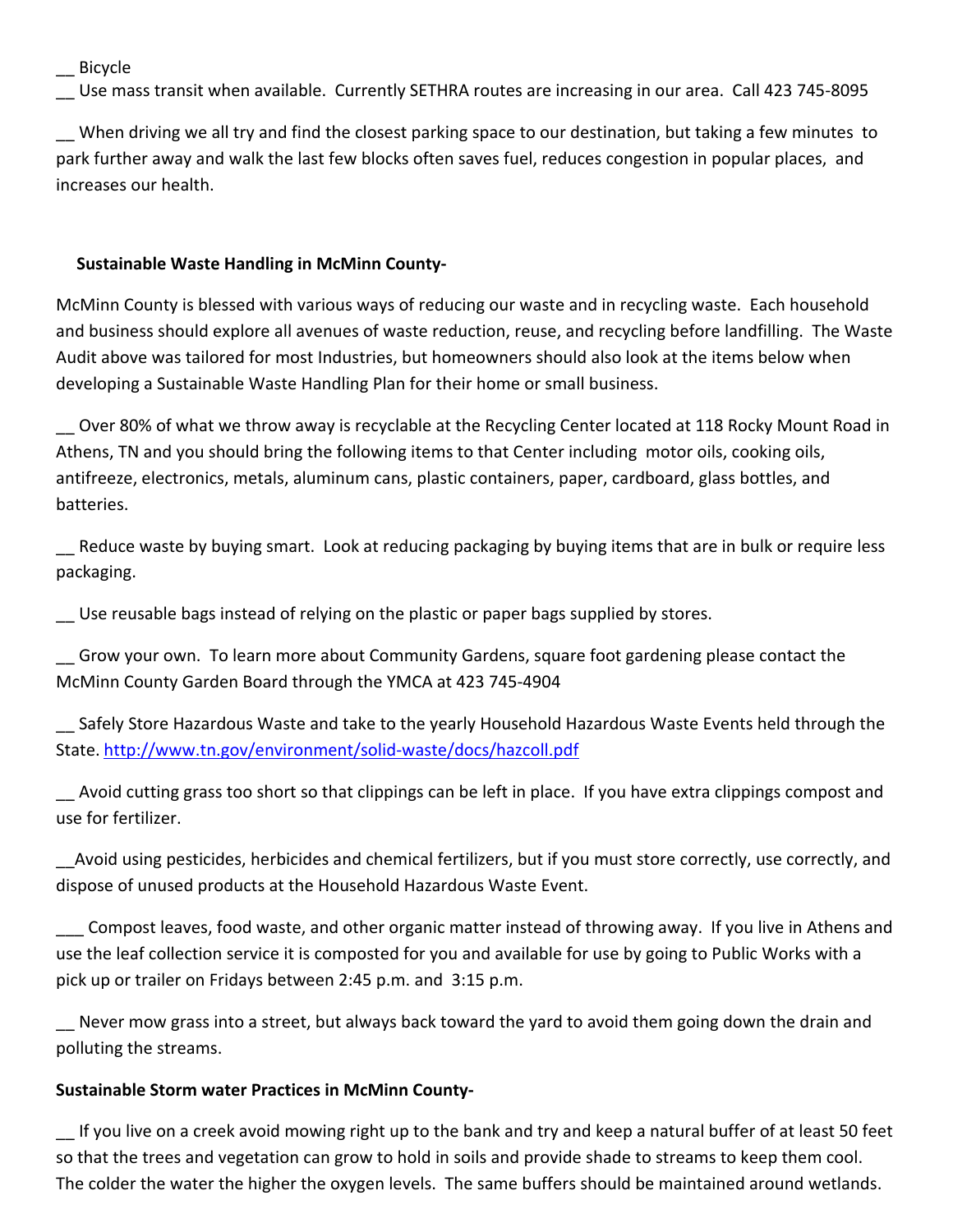If you have livestock fence them out from entering the creeks or streams and never dump anything into a stream or place equipment into a stream.

\_\_ Consider a rain garden/rain barrel on your property and connect roof drains towards these gardens to reduce flooding and treat pollutants. If you need more information please contact Athens Public Works at 423 744‐2746. If you live in Athens Public Works will help you with a rain garden design.

Plant a tree. Mature trees increase property values and if positioned correctly will reduce heating and cooling cost with evergreens on the north side of your property and deciduous on the south side. Trees also absorb and evaporate a great deal of water and prevent flooding.

Never wash your car on a paved or concrete surface. Always in your yard or at a car wash. Also never dump potable water or chemicals down storm water drains, which lead directly to our streams.

Keep trash bagged and stored away from animals or pest that could cause litter.

\_\_ If transporting items in pickups make sure they are tarped and secured to avoid litter.

## **Sustainable Health in McMinn County‐**

One of the biggest problems in McMinn County is obesity and diabetes. Our youth have an obesity rate of close to 50%. To sustain our work force we need to eat better and exercise more. Including more fruits and vegetables in our diets, avoiding junk foods and fast foods, and finding ways to get in more exercise and play in our daily lives need to be the goals of all McMinn County citizens. Here is a check list to improve health.

\_\_ Walk to school or work

\_\_ Walk or do something active during breaks

Schedule an Hour of Play or a leisurely walk in nature to reduce stress levels. There are typically good places to walk along the city sidewalks, or at the local school yards, also check out Regional Park, The Eagle Trail, Rails to Trails, Veterans Park, and The EG Fisher Library Wetlands, Heritage Park, TWC Community Orchard, and other natural areas near you.

\_\_ Join a gym

\_\_ Avoid fast food

\_\_\_ Avoid all sugary drinks

Make sure you have your doctor and dentistry wellness visits each year

\_\_ Do something each day to stimulate your brain and keep you sharp. Read a book or learn something new.

Avoid overuse of medication particularly pain medications that lead to addictions.

\_\_ Volunteer and be active in your community and make new friends.